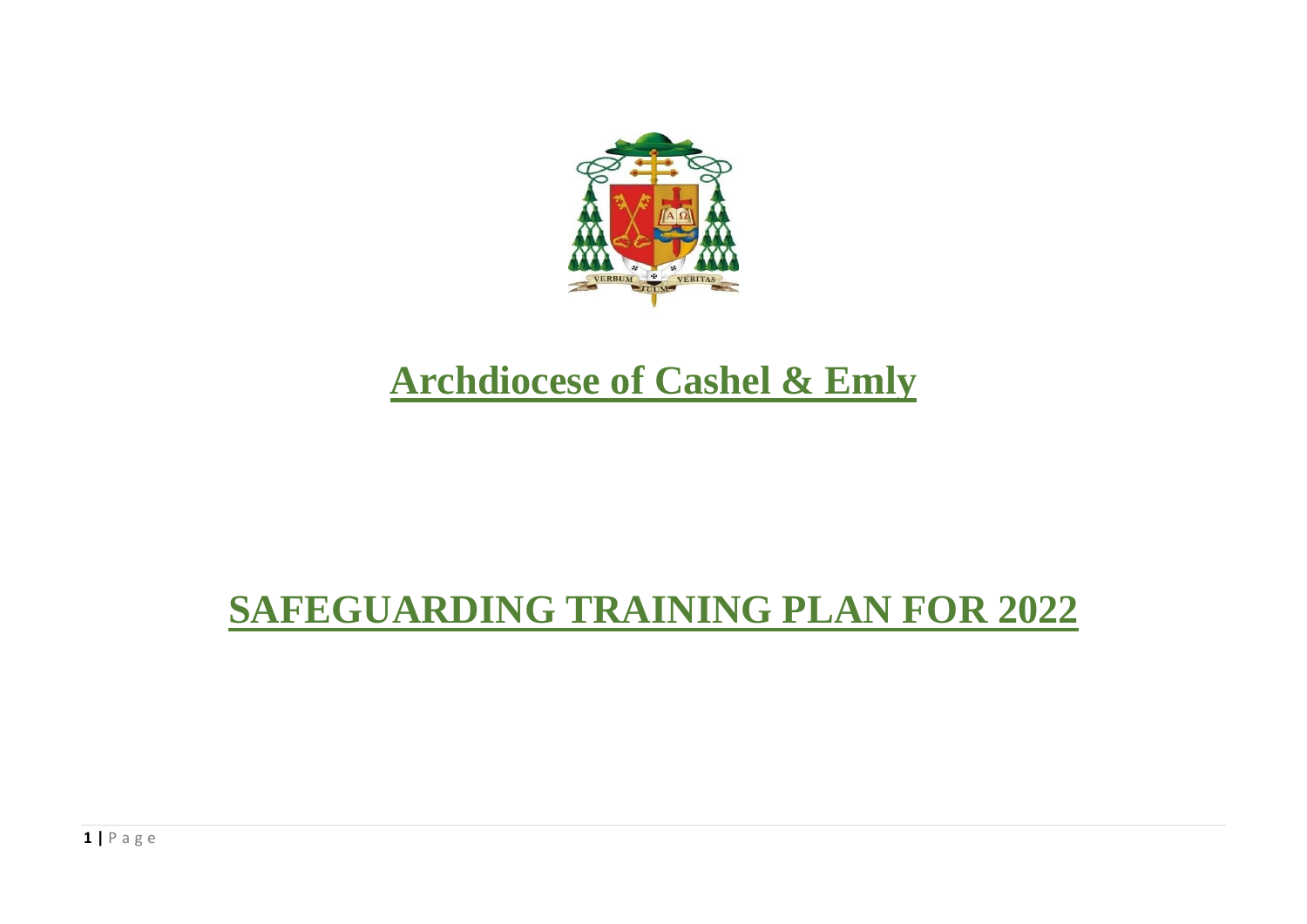## **Contents:**

Introduction Page 2

Training Plan 2022 Page 3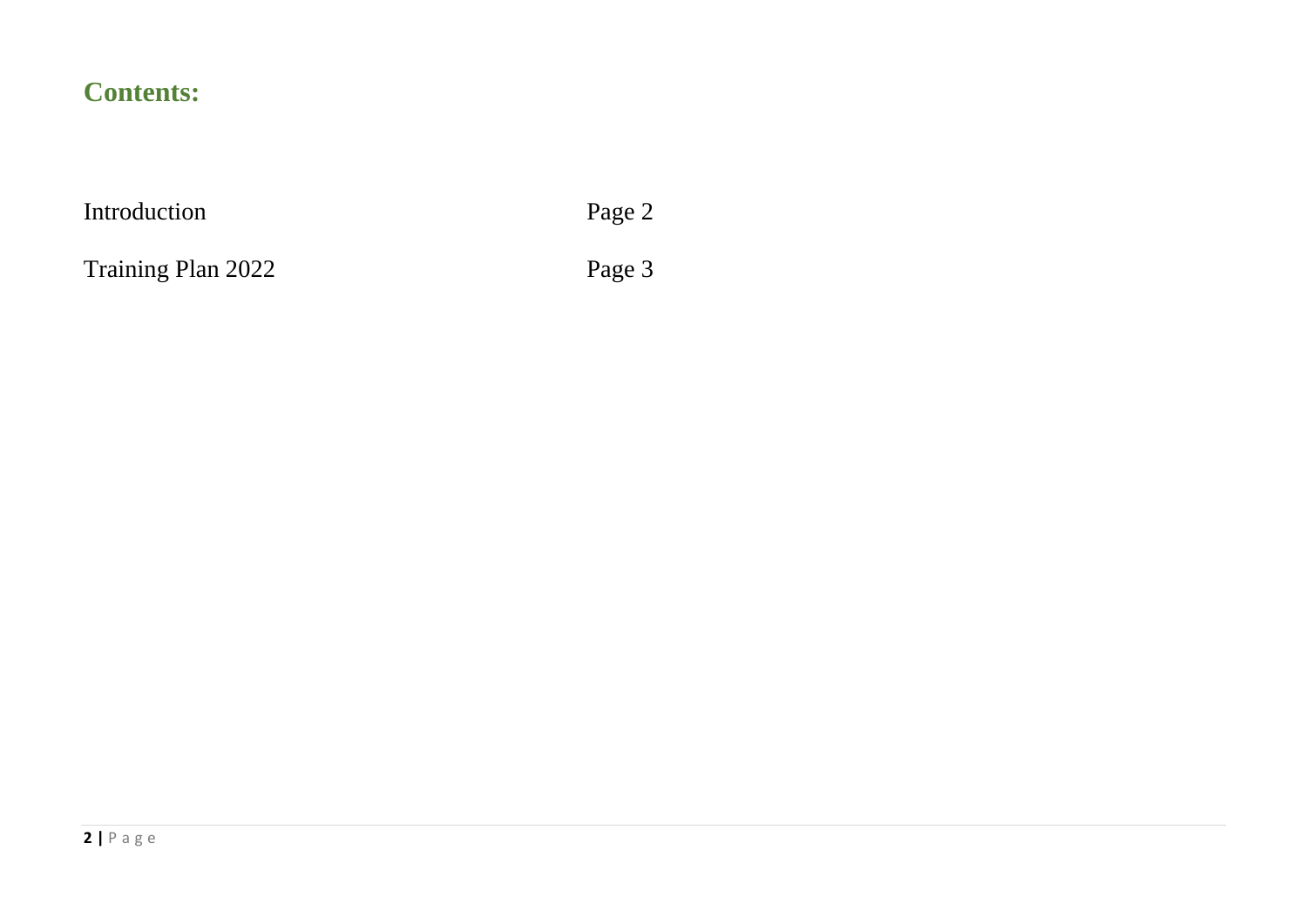## **Introduction**

The Archdiocese of Cashel & Emly sees training and education as a priority. To maintain high standards and good practice it is essential that relevant church personnel, both paid and voluntary, receive appropriate safeguarding training. To this end all church personnel who work with children and vulnerable adults are inducted into the Diocesan Policy and Procedures on Safeguarding when they begin work in church organisations.

The Diocesan Trainers and the Director of Safeguarding will provide training and updating of policies and procedures to church personnel.

The Safeguarding Committee is responsible for overseeing the delivery and quality of the training programmes and identifying specific education and training needs.

### *Full days Child safeguarding training:*

For priests, deacons, parish safeguarding representatives and leaders of any youth group or youth ministry who have not yet attended a full day training.

### *3-hour child safeguarding refresher training - every 3 years*

For priests, deacons, parish safeguarding representatives and leaders of any youth group or youth ministry who have attended a full day training.

*2-hour information sessions. Children and Adults at Risk - every 3 years* For all parish personnel/volunteers. To be arranged directly with the Director of Safeguarding at parish or deanery level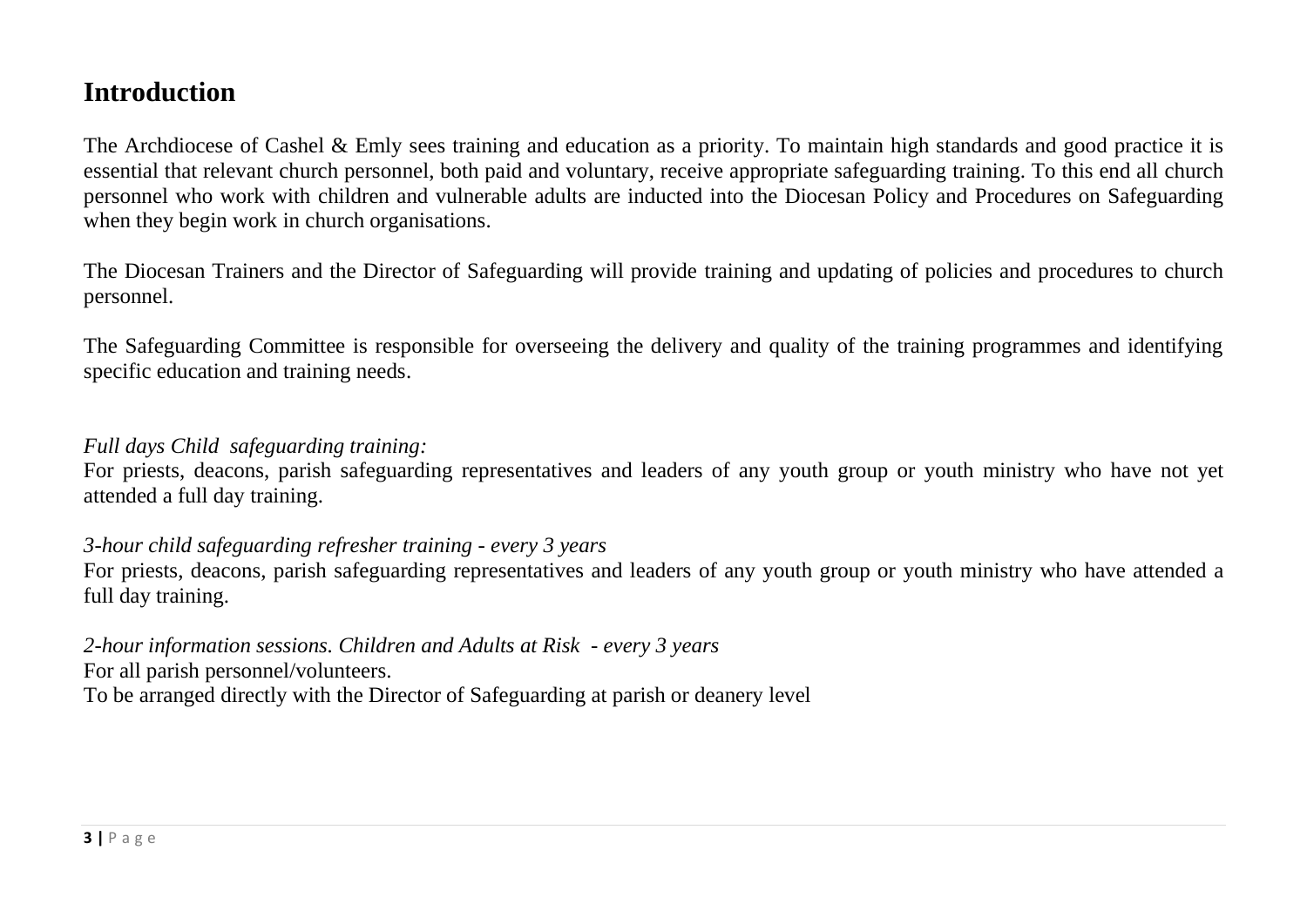### **Church Body:** Archdiocese of Cashel & Emly Years covered by training Plan: 1<sup>st</sup> January 2022 to 31<sup>st</sup> December 2022

| <b>Target Group</b>                                                         | <b>Training Required</b>                 | Delivered by local<br><b>Personnel</b><br>Yes/No | Delivered by     | When                                                                                                                                          | Location   |
|-----------------------------------------------------------------------------|------------------------------------------|--------------------------------------------------|------------------|-----------------------------------------------------------------------------------------------------------------------------------------------|------------|
| Priests<br>Who have not completed<br>the full day training                  | Full Day<br><b>Safeguarding Training</b> | Yes                                              | Diocesan Trainer | Saturday 17th<br>September 2022<br>$10-4$ pm                                                                                                  | <b>TBC</b> |
| <b>Safeguarding Reps</b><br>Who have not completed<br>the full day training | Full Day<br><b>Safeguarding Training</b> | Yes                                              | Diocesan Trainer | Saturday 17th<br>September 2022<br>$10-4$ pm                                                                                                  | <b>TBC</b> |
| Information session to<br>those who have ministry<br>to Vulnerable adults   | 2-hour information<br>session            | Yes                                              | Diocesan Trainer | Thursday 17th February<br>18:30-20:30<br>Saturday 26 <sup>th</sup> February<br>$10-12$ noon<br>Thursday 24 <sup>th</sup> March<br>18.30-20.30 | Zoom       |